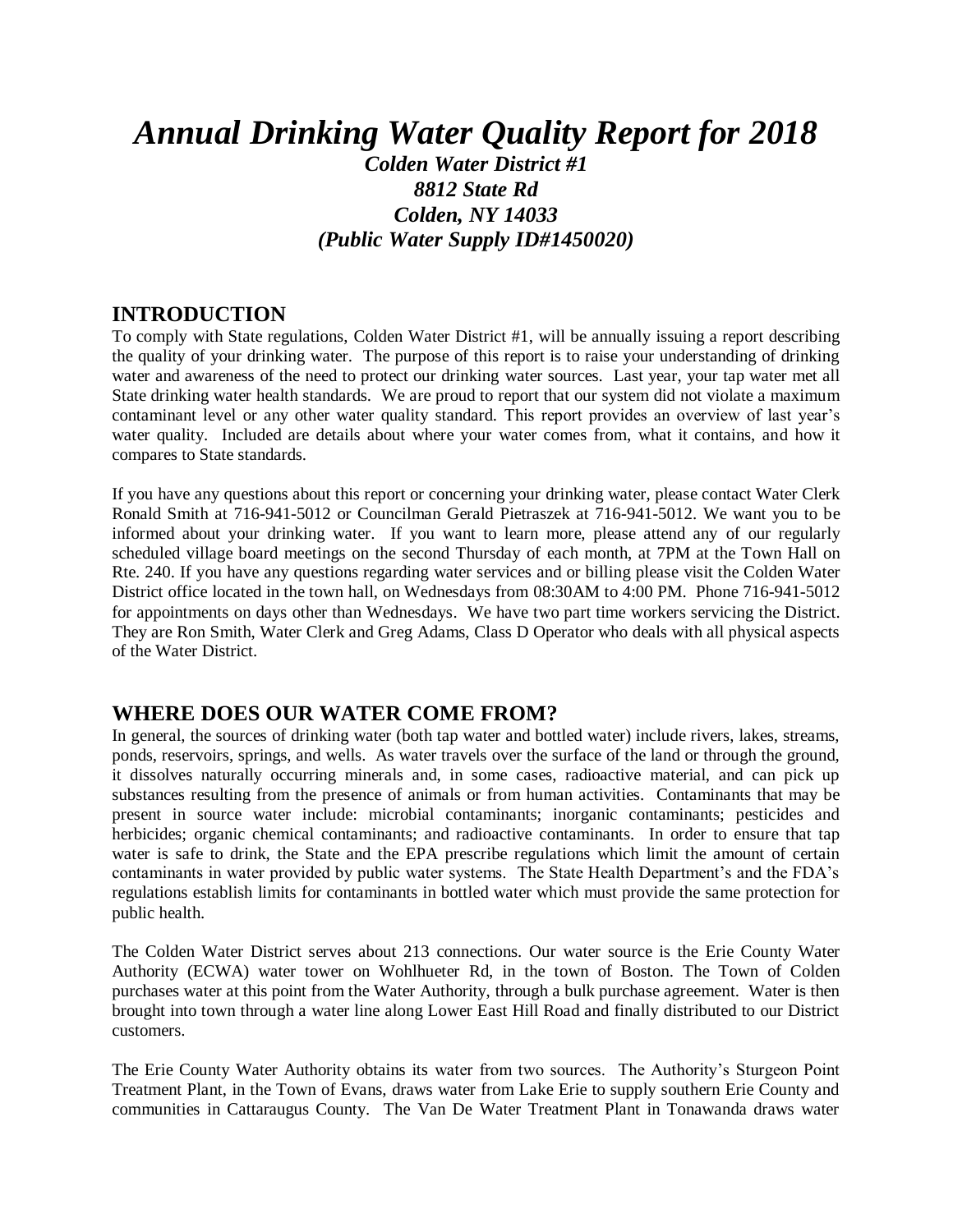from the Niagara River and services municipalities in northern Erie County. These two plants deliver an average of 65 million gallons a day to more than one half million people in Western New York. In each plant, the water is rigorously treated, then sent through the Authority's extensive distribution system where it eventually enters the Water Tower on Wohlhueter Road in the Town of Boston. Finally, the water is tested again by the Town of Colden on a regular schedule for chlorine residuals and for bacteria.

The Erie County Water Authority does issue an Annual Water Quality Report each year. Their 2018 AWQR will be available for review and is available in electronic form at [www.ecwa.org](http://www.ecwa.org/) . If you have any questions regarding this report, please submit your requests to [questionscomments@ecwa.org](mailto:questionscomments@ecwa.org)

### **IS OUR WATER SYSTEM MEETING OTHER RULES THAT GOVERN OPERATIONS?**

During 2018, our system was in compliance with applicable State drinking water operating, monitoring, and reporting requirements.

### **ARE THERE CONTAMINANTS IN OUR DRINKING WATER?**

As the State regulations require, we routinely test your drinking water for numerous contaminants. These contaminants include: microbiological compounds such as total coliform and E.coli bacteria, turbidity, inorganic compounds such as nitrate and lead, volatile organic compounds, total trihalomethanes, haloacetic acids, and radiological compounds. Attached to this report is a "2018 Water Quality Monitoring Report – Annual Water Quality Report Supplement", prepared by the Erie County Water Authority. The tables presented depict which compounds were tested for and which compounds were detected or not detected in your drinking water. The State allows testing for some contaminants less than once per year because the concentrations of these contaminants do not change frequently. Some of the data, though representative, are more than one year old.

It should be noted that all drinking water, including bottled drinking water, may be reasonably expected to contain at least small amounts of some contaminants. The presence of contaminants does not necessarily indicate that water poses a health risk. More information about contaminants and potential health effects can be obtained by calling the EPA's Safe Drinking Water Hotline (800-426-4791) or the Erie County Health Department at 716-961-6800.

As the State regulations require, we have tested your drinking water for the following contaminants: total coliform, copper and lead, total Trihalomethanes and Haloacetic Acids. As noted below there were no detections of coliform in any of the monthly samples we collected during 2018. Total Trihalomethanes tested high on August 16, 2018, then retested as soon as report was generated, and will be tested quarterly until August 2019. These additional tests fell within norms after ECWA flushed their delivery lines. Additionally, there were no exceedances for copper or for lead in the last residential sampling conducted in August 2018. All of the copper and lead samples tested, fell under the respective action levels for copper and lead. The Colden Water District is planning future sampling for lead and copper in July of 2020. Additionally, the Colden Water District was issued a waiver regarding the sampling for asbestos in our system. This waiver expires on December 31, 2023, because our system was constructed without the use of asbestos containing materials.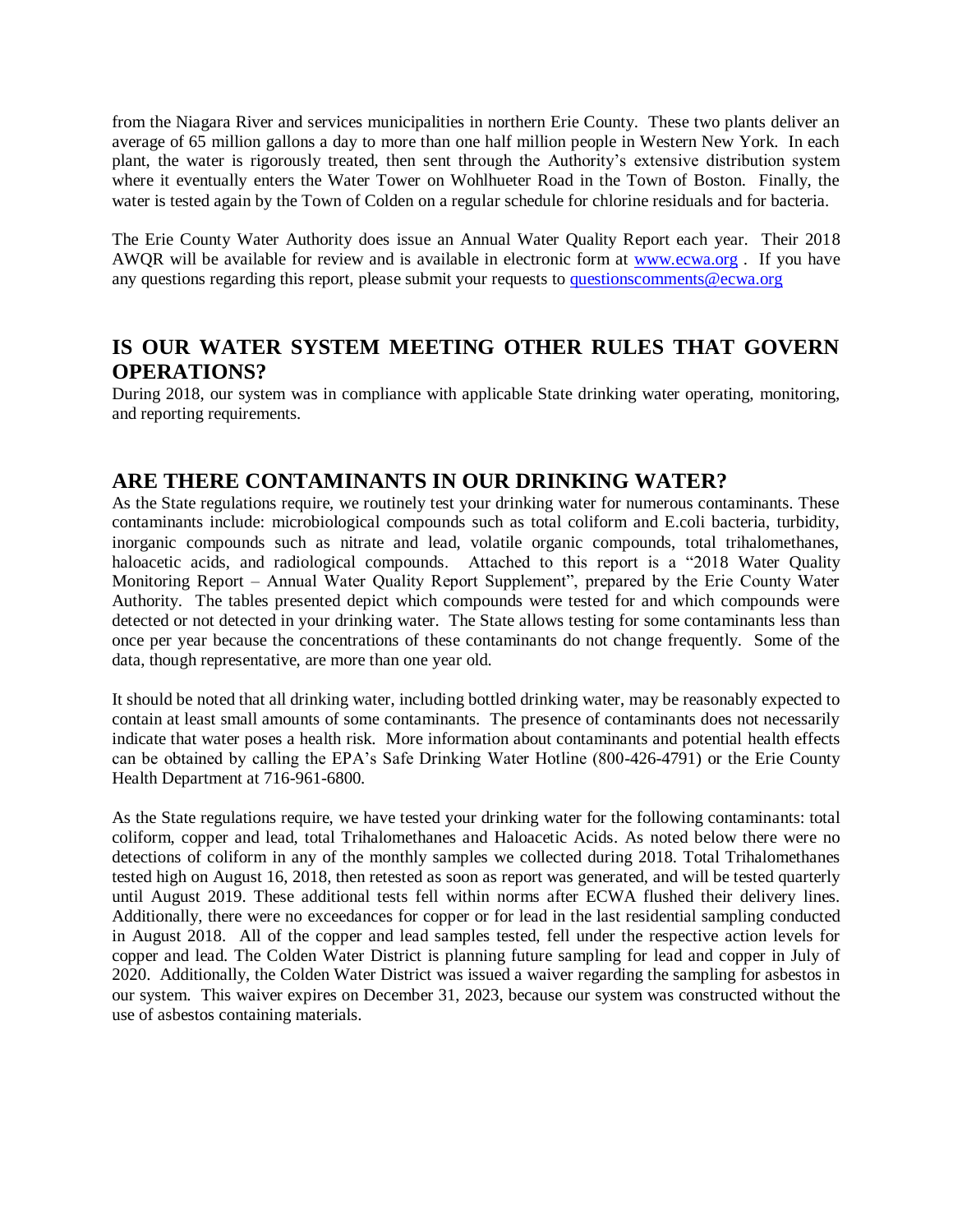| <b>Table of Detected Contaminants</b> |                            |                          |                                                  |                                       |             |                                               |                                                                                                                                                                                                |
|---------------------------------------|----------------------------|--------------------------|--------------------------------------------------|---------------------------------------|-------------|-----------------------------------------------|------------------------------------------------------------------------------------------------------------------------------------------------------------------------------------------------|
| Contaminant                           | <b>Violation</b><br>Yes/No | Date of<br><b>Sample</b> | Level<br><b>Detected</b><br>(Avg/Max)<br>(Range) | <b>Unit</b><br><b>Measure</b><br>ment | <b>MCLG</b> | <b>Regulatory</b><br>Limit (MCL, TT<br>or AL) | <b>Likely Source of</b><br><b>Contamination</b>                                                                                                                                                |
| <b>Microbiologic</b>                  |                            |                          |                                                  |                                       |             |                                               |                                                                                                                                                                                                |
| Coliform                              | N <sub>o</sub>             | 8/12/2016                | One sample<br>positive<br>for total<br>coliform  | N/A                                   | $\theta$    | are positive                                  | Coliforms are bacteria that<br>are naturally present in the<br>Two or more samples environment and are used<br>as an indicator that other,<br>potentially-harmful,<br>bacteria may be present. |
| <b>Inorganics</b>                     |                            |                          |                                                  |                                       |             |                                               |                                                                                                                                                                                                |
| Copper                                | N <sub>0</sub>             | 8/21/2018                | 133.25 <sup>1</sup><br>$ND - 194.8$              | $\frac{u\alpha}{l}$                   | 1300        | $AL = 1300$                                   | Corrosion of galvanized<br>pipes; erosion of natural<br>deposits.                                                                                                                              |
| Lead                                  | N <sub>0</sub>             | 7/28/2015                | $2.4^{1}$<br>$ND - 4.8$                          | $\frac{u g}{l}$                       | $\Omega$    | $AL = 15$                                     | Corrosion of household<br>plumbing systems; erosion<br>of natural deposits                                                                                                                     |
| <b>Organics</b>                       |                            |                          |                                                  |                                       |             |                                               |                                                                                                                                                                                                |
| Total Trihalomethanes <sup>3</sup>    | N <sub>o</sub>             | 8/16/2018<br>11/14/2018  | 83.8<br>59.38                                    | $\frac{u g}{l}$                       | N/A         | 60                                            | Byproduct of drinking<br>water disinfection                                                                                                                                                    |
| Haloacetic Acids <sup>3</sup>         | N <sub>0</sub>             | 8/16/2018<br>11/14/2018  | 20.4<br>19.02                                    | $\frac{u g}{l}$                       | N/A         | 80                                            | Byproduct of drinking<br>water disinfection                                                                                                                                                    |
| <b>Disinfectants</b>                  |                            |                          |                                                  |                                       |             |                                               |                                                                                                                                                                                                |
| Chlorine Residual                     | N <sub>o</sub>             | Every day                | $0.6^2$<br>$0.60 - 1.06$                         | mg/l                                  | N/A         | 4                                             | Water additive used to<br>control microbes                                                                                                                                                     |

#### Notes:

2 - The value noted is the average for the entire year of sampling. The range varies depending on the amount of chlorine originally injected by the Erie County Water Authority.

3 – Annual disinfection byproduct monitoring in August 2018 was above the MCL which required quarterly sampling. Once four quarters of samples are collected, the average will be compared to the MCL to determine compliance.

<sup>1 -</sup> During 2018 we collected and analyzed 5 water samples for copper and lead. The action level for lead and copper was not exceeded at any of the sites tested. The level presented represents the 90th percentile of the 5 sites tested. A percentile is a value on a scale of 100 that indicates the percent of a distribution that is equal to or below it. The 90th percentile is equal to or greater than 90% of the copper and lead values detected in your water system.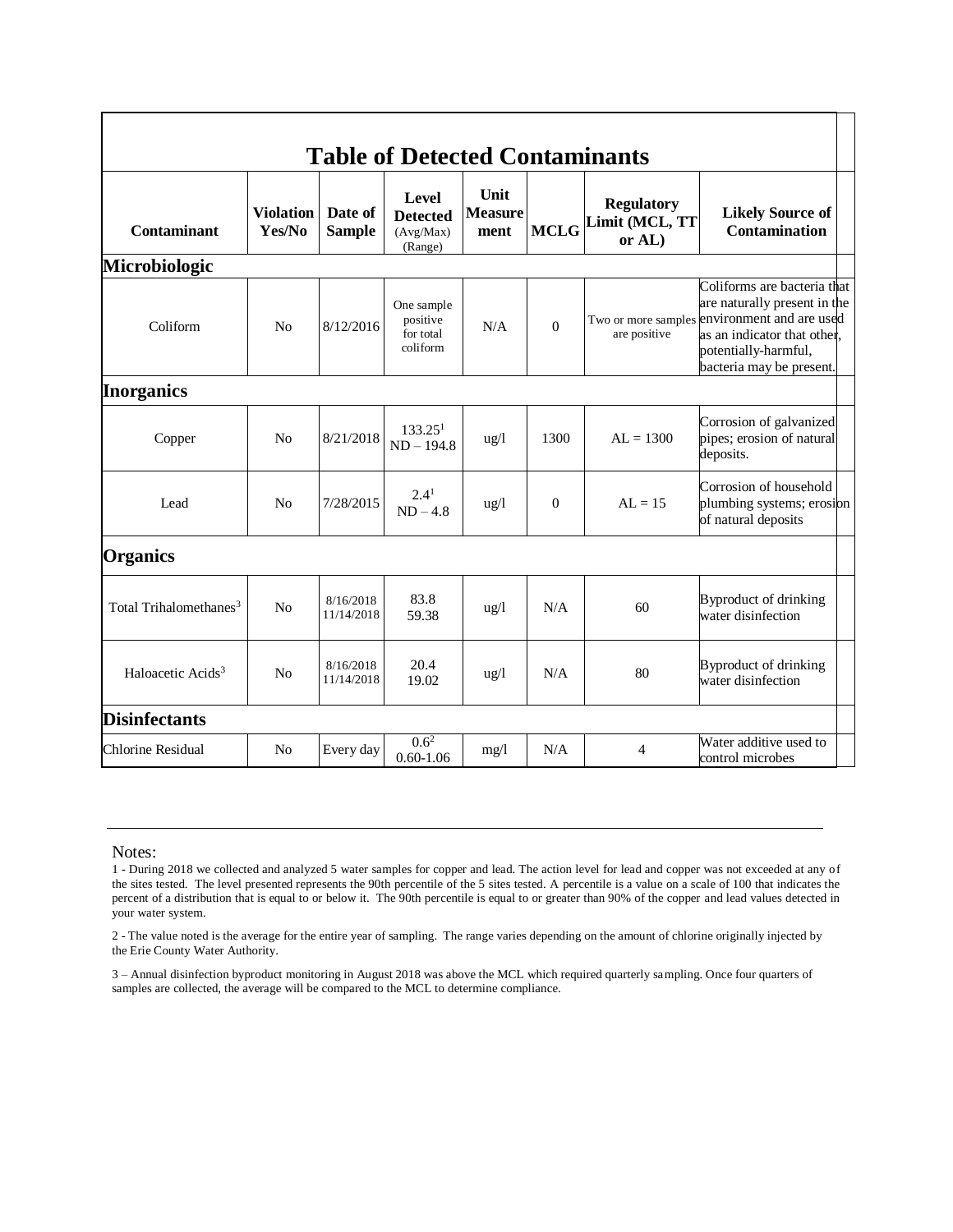#### **Definitions:**

*Maximum Contaminant Level (MCL)*: The highest level of a contaminant that is allowed in drinking water. MCLs are set as close to the MCLGs as feasible.

*Maximum Contaminant Level Goal (MCLG)*: The level of a contaminant in drinking water below which there is no known or expected risk to health. MCLGs allow for a margin of safety.

*Action Level (AL)*: The concentration of a contaminant which, if exceeded, triggers treatment or other requirements which a water system must follow.

*Non-Detects (ND)*: Laboratory analysis indicates that the constituent is not present.

*Milligrams per liter (mg/l)*: Corresponds to one part of liquid in one million parts of liquid (parts per million - ppm). *Micrograms per liter (ug/l)*: Corresponds to one part of liquid in one billion parts of liquid (parts per billion - ppb).

*Maximum Residual Disinfectant Level (MRDL)*: The highest level of a disinfectant allowed in drinking water. There is convincing evidence that addition of a disinfectant is necessary for control of microbial contaminants.

*Maximum Residual Disinfectant Level Goal (MRDLG)*: The level of a drinking water disinfectant below which there is no known or expected risk to health. MRDLGs do not reflect the benefits of the use of disinfectants to control microbial contamination.

## **WHAT DOES THIS INFORMATION MEAN?**

As you can see by the table, our system had no violations. We have learned through our testing that some contaminants have been detected; however, these contaminants were detected below New York State requirements.

## **DO I NEED TO TAKE SPECIAL PRECAUTIONS?**

Although our drinking water met or exceeded state and federal regulations, some people may be more vulnerable to disease causing microorganisms or pathogens in drinking water than the general population. Immuno-compromised persons such as persons with cancer undergoing chemotherapy, persons who have undergone organ transplants, people with HIV/AIDS or other immune system disorders, some elderly, and infants can be particularly at risk from infections. These people should seek advice from their health care provider about their drinking water. EPA/CDC guidelines on appropriate means to lessen the risk of infection by Cryptosporidium, Giardia and other microbial pathogens are available from the Safe Drinking Water Hotline (800-426-4791).

## **WHY SAVE WATER AND HOW TO AVOID WASTING IT?**

Although our system has an adequate amount of water to meet present and future demands, there are a number of reasons why it is important to conserve water:

- Saving water saves energy and some of the costs associated with both of these necessities of life;
- Saving water reduces the cost of energy required to pump water and the need to construct costly new wells, pumping systems and water towers; and
- Saving water lessens the strain on the water system during a dry spell or drought, helping to avoid severe water use restrictions so that essential firefighting needs are met.

You can play a role in conserving water by becoming conscious of the amount of water your household is using, and by looking for ways to use less whenever you can. It is not hard to conserve water. Conservation tips include:

 Automatic dishwashers use 15 gallons for every cycle, regardless of how many dishes are loaded. So get a run for your money and load it to capacity.